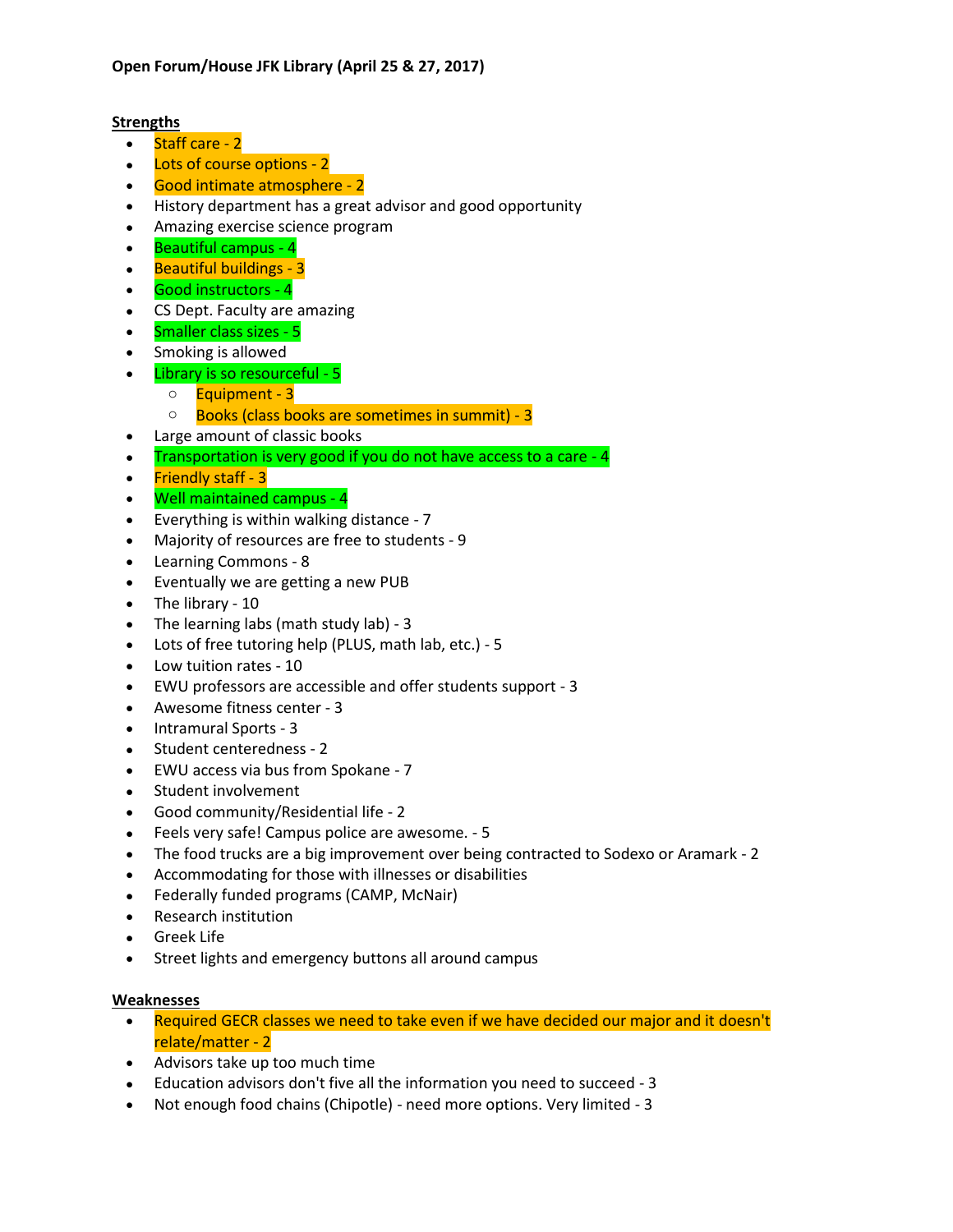- Education forces on primary and secondary education and they forget about 6th grade, because it can be either content area. So more focus needs to be on the lost grades. - 2
- Lack of advisors 1 per major sometimes. 3
- Ever-aging facilities Science, Fine Arts, etc. 2
- More food options in which can use your Flex card 2
- Commuter school makes it hard to have community
- Theater/music department is very anemic
- Feeling like I'm the only one
- Only two buildings have charging stations 2
- Cost of Books 3
- Athletic facilities are not up to date compared to campus 2
- Business program could be more focused/refined for each major
- Science building needs updated 2
- More racial sensitivity workshops for students 2
- Exposure to career building opportunities 2
- Exposure to ways to be involved on campus and in community 2
- Senior internships are confusing and not addressed
- Online major declaration
- Free parking yes  $4$ 
	- o More free parking for students
	- o Distance to arts buildings
- Need more buildings besides the library open late for students to study 4
- Easier routes for majors graduate on time 2
- Fix the Science building 3
- Advisors aren't always easy to get ahold of 4
	- o Some are pushy and rude 2
- Four way stops/crosswalks
- Campus food 3
- On-campus living is way more expensive than off campus
- Lack of required classes offered 3
- No PUB until 2-3 years? that's majority of the bachelor degree time. I'm a transfer student and know many with the same complaint, and will never experience the EWU PUB. - 3
- Resources can be hard to find (i.e. tutors, internships, you have to go looking) 2
- Learning commons lacks outlets and working white board markers
- Not enough white board tables
- Hard getting a math tutor unless you are assigned one 5
- $\bullet$  Finding parking is always difficult 6
- Heating/cooling for some buildings
- Cost of parking pass 2
- Advisors do not go out of their way to help you find the best opportunities I have found things out after the fact and missed opportunities because I wasn't informed. - 2
- End of quarter class surveys about professors not taken into consideration 3
- New/updated science buildings 2
- Need better resources for finding clubs like pre-med/pre-dent society  $-2$
- Super low 4-year graduation rate
- More tutors for upper-division classes 3
- More upper-division classes need to be offered 3
- Hire more science teachers 2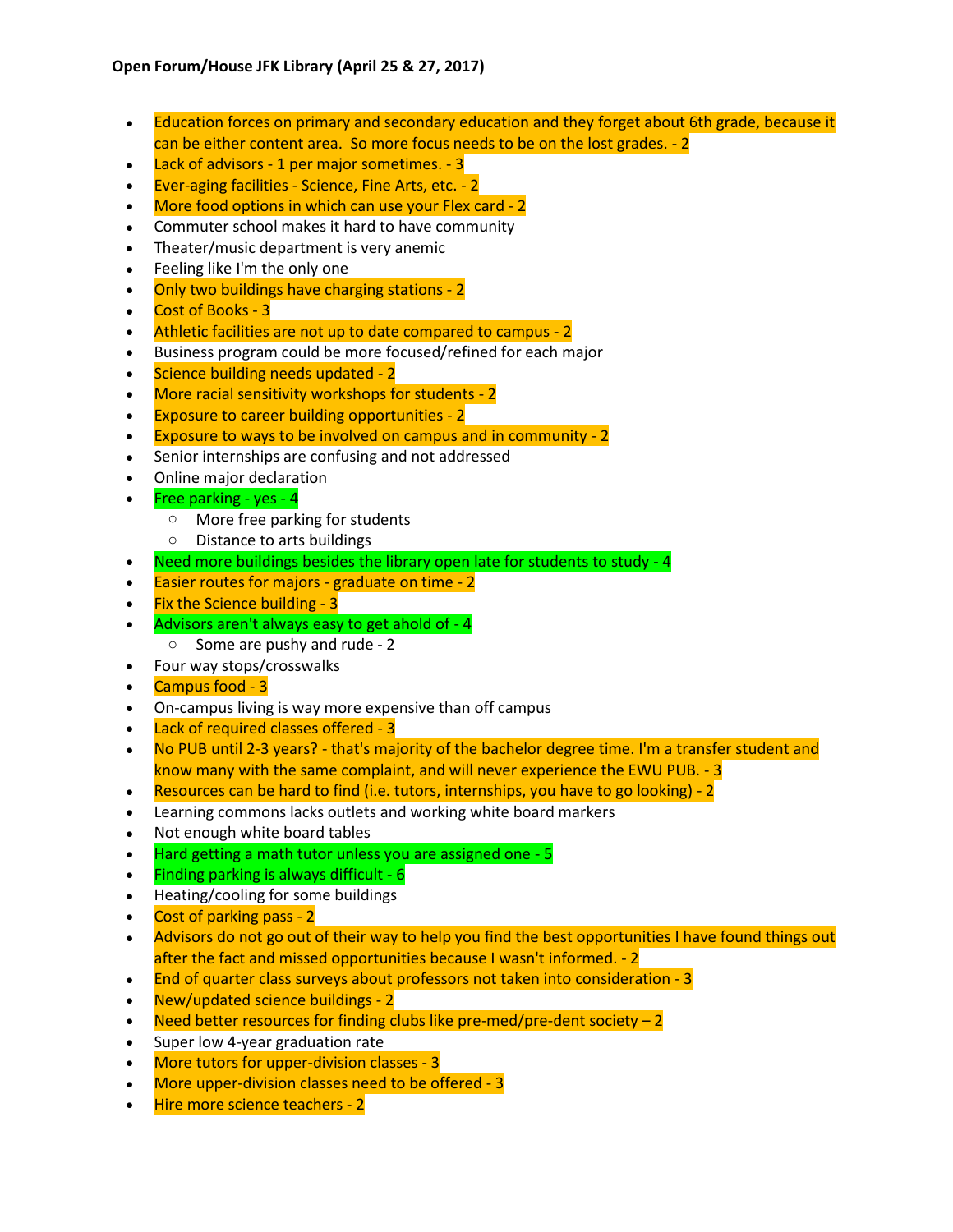- Library needs to be modernized
- Diversity 2
- Parking and meters 2
- Class availability for upper division classes
- Competing departments (VCD vs. Art) 2
- Admin doesn't communicate well with students
- Lack of on campus jobs 2
- Departments lack communication with each other 2
- $\bullet$  Library should be 24hrs 4
- More parking needed 4
- Lack of non-work study jobs and the chance of getting hired
- Religious fanatics allowed to intimidate/threaten
- Upper division classes need to be offered more than just once a year for major requirements 5
- Support for non-traditional students
- More equipment to check out
- More resources for undocumented students
- Insufficient access to academic advisors
	- o Not enough
	- o High student/advisor ratio
	- o Inconsistent advising practices
	- o Advisor unaware/not fully aware
- Faculty have limited or no office hours
- Infrastructure does not support the growing population of this university
	- o Out of date buildings; fall into disrepair
	- o Not enough study rooms
	- o Not enough seats in some classrooms
	- o Not enough tutors
	- o Not enough equipment and technology
- Identity of the university not well know
- Limited research opportunities
- Lack of strong presence in the community
- Limited student resources
	- o DSS has limited alternative testing areas
	- o Limited staff
	- o Limited availability of mental health services
- Little help in getting an internship for students in Information technology/computer's

### **Opportunities**

- Focus on renovating old buildings (like Martin and Williamson) 2
- Small dining location in library, maybe sell supplies too.
- More graduate programs i.e. Information Technology
- More on campus jobs for students 3
- Need to have more information, as a student, what resources are available example Library (expand online) - 2
- Living on a floor in the dorms with other people who are my major or field 2
- More major options
- More robust internship programs with local Spokane businesses development of new majors/minors/certifications - 2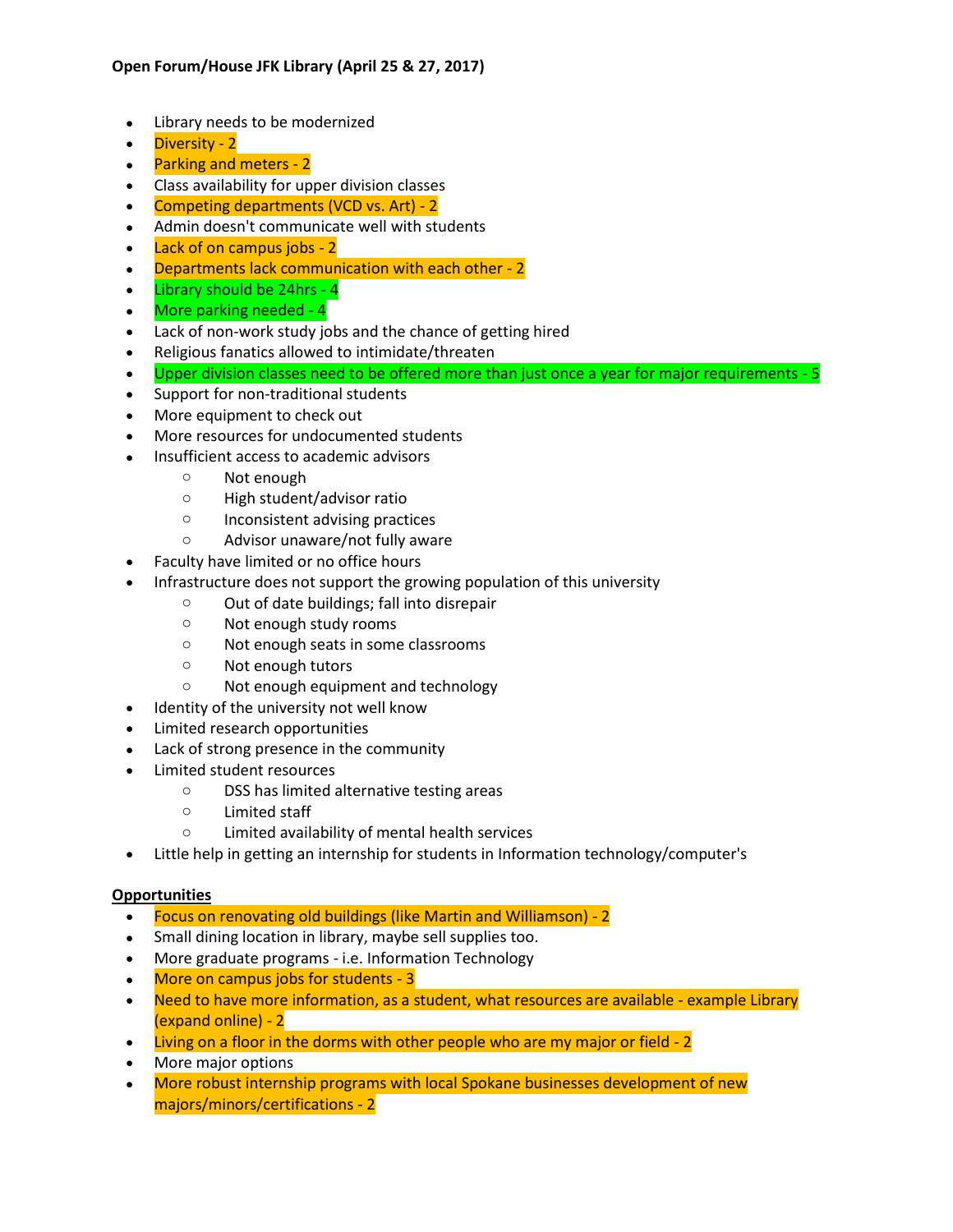- More hybrid courses 2
- Allow CCW (Conceal Carry Weapons) holders to carry on campus not Dorms 2
- **IT certifications for Computer Science majors 2**
- $\bullet$   $\blacksquare$  Clubs 3
- On campus jobs 8
- Dental Hygiene: more opportunities for students an advisor at Eastern/Cheney Campus 2
- Lots of programs/speakers to attend 5
- Workshops for students provided by different companies in Spokane area 1
- Bette representation of conservative ideology
- Help students transfer to a different school if they don't get in to the program here
- Graduate student networking 2
- More medical programs for students 4
- Advisors that will really help you figure out what is needed to achieve career and education goals (I want this I don't necessarily have this) - 3
- More communication within majors (clubs, events, meeting others in same major) 3
- More communication w/advisors, faculty focusing on post-graduation 2
- Parking \$ reimbursement for internships based in Spokane
- Nursing program or support group for nursing majors transferring
- Make EWU a smoke free campus 3
- Bring back specialized major advisors 2
- Learning of esoteric topics (ex. spirituality through meditation, investments, stocks, networking, social dynamics)
- Increase of campus family housing student involvement
- Host sporting for fundraiser

### **Threats**

- Safety/assaults
- No nutrition major/miner 4
- Too much alcohol abuse in dorms 2
- Smoking on campus 8
- Too many fire drills in dorms no one takes it seriously anymore
- Having an open campus w/ a bus stop right near the entrances (possible threats, anyone could come) - 2
- Threat of political pressure on grades 2
- Competing with other WA/ID universities
- School shootings and better protection and what to do in situation 4
- Weather
- $\bullet$  4-year degree completion w/some classes offered only 1 x a year 12
- Need more emergency call buttons around campus (that work) 3
- Angry protestors on campus 6
- Can't get work study because transfer student. FASFA deadline was missed
- No food budgeting meal plans don't help w/real life living 3
- Healthy food options on campus, not just fast food restaurants 3
- Campus security, high # of sexual assaults 2
- Lack of training on how to handle dangerous situations (Recording it vs. taking steps to protect against situations) - 2
- Emergency call lights on out skirts of campus 2
- Better lighting throughout campus at night 2